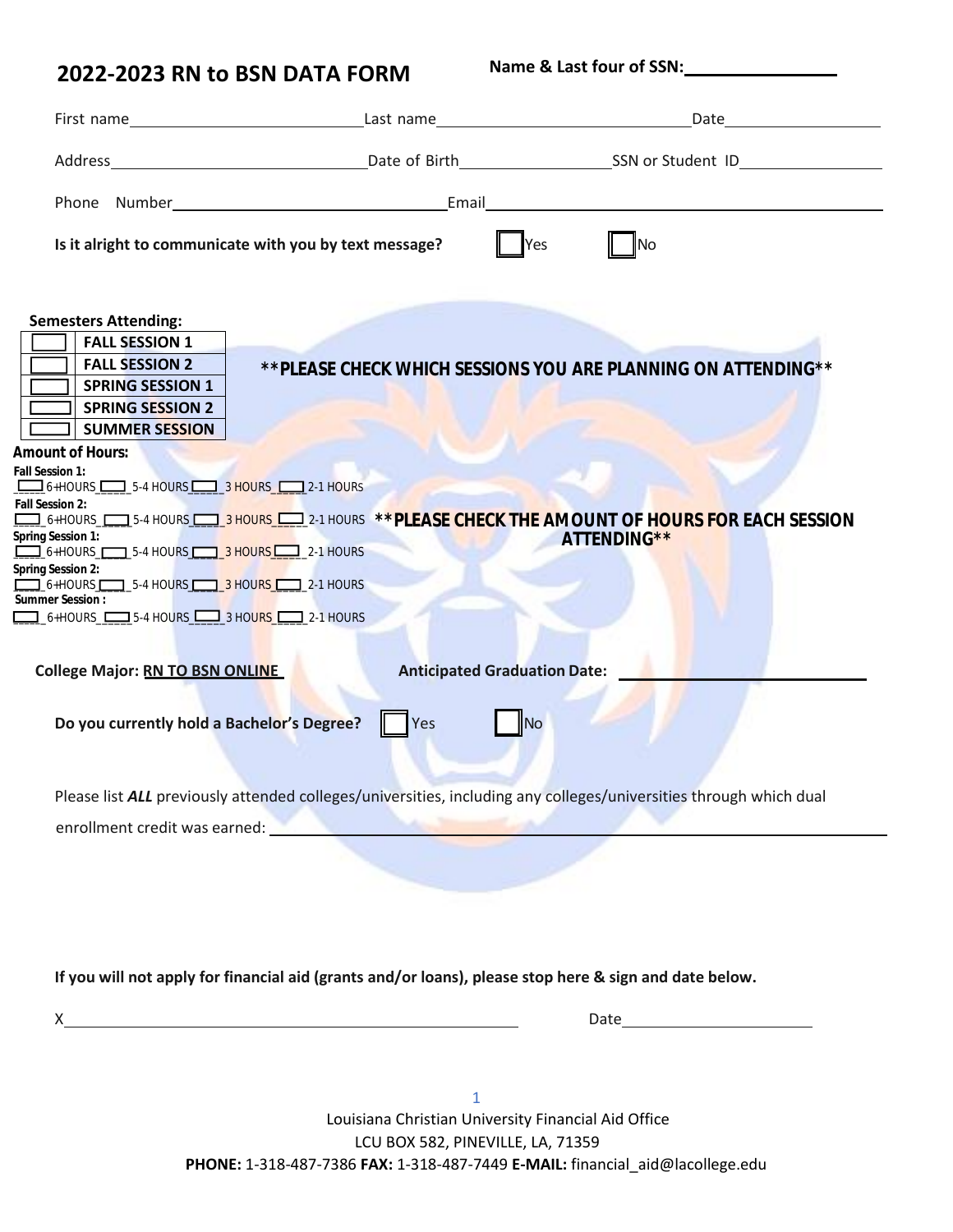## **SATISFACTORY ACADEMIC POLICY (SAP)**

LCU is required by federal regulations (*Sections 668.16(e).668.32(f) and 668.34*) to establish minimum standards to determine a student's eligibility for federally funded financial aid programs. These programs include Federal Grants, Federal-Work Study, and Direct Loans (including Plus). These SAP standards apply to all students,

including transfer, re-entry, and continuing, regardless of whether or not they previously received aid. These standards are applicable to all students attending Louisiana College.

This institution requires its students to maintain Satisfactory Academic Progress (SAP) as established by LCU, in order to continue to matriculate at the school and to continue to be eligible to participate in the federal government's Title IV financial aid programs. These standards apply to all students, regardless of the source of the student's funding, and to all students, regardless of their enrollment status (full-time, three-quarter time, part-time or less than ½ time).

**Transfer students**: SAP will be reviewed before aid is initially awarded to a transfer student and then reviewed along with all students at the end of each semester. Transfer students must have earned at least 67% of total hours attempted and have the appropriate cumulative GPA.

If the student is accepted into LCU without meeting SAP guidelines then the student will automatically be placed on Financial Aid Warning status for the semester they enroll and then their progress will be measured in subsequent semesters along with other students.

**GPA (Qualitative):** The minimum GPA required at the end of each reporting period (semester) is as follows: All students must earn at least a "C" average which is a 2.0 grade point average at the end of their sophomore year. The grade point average scale is as follows:  $4.0 = A$ ,  $3.0 = B$ ,  $2.0 = C$ ,  $1.0 = D$  and  $0.9$  or below = F.

| <b>Status</b>                 | Min. Cum. GPA |
|-------------------------------|---------------|
| Freshman: 1-25 hours earned   | 2.0           |
| Sophomore: 26-59 hours earned | 2.0           |
| Junior & Senior               |               |

Pace of Progression (Quantitative): For a student to be considered progressing normally, the student's ratio of earned hours to attempted hours (or pace toward degree completion) must be no less than as shown on the following table:

| <b>Status</b>                 | <b>Cum./Semester Earn. Hrs</b> |
|-------------------------------|--------------------------------|
| Freshman: 1-25 hours earned   | 67%                            |
| Sophomore: 26-59 hours earned | 67%                            |
| Junior & Senior               | 67%                            |

**Maximum Timeframe (Quantitative):** To quantify academic progress, a school must set a maximum time frame in which a student is expected to complete a degree. For undergraduate and graduate programs, the maximum time frame can't exceed 150% of the published length of the program measured in credit hours attempted. The majority of undergraduate programs require 120 hours for graduation. The maximum time frame for students in these programs is 180 attempted hours (120 x 1.5 = 180). Students whose programs require more than 120 hours for a degree will have a higher limit.

The following courses count as attempted but do not count as completed units in the SAP calculation:

- Incomplete Failed
- Withdrawn More than one repeat of any course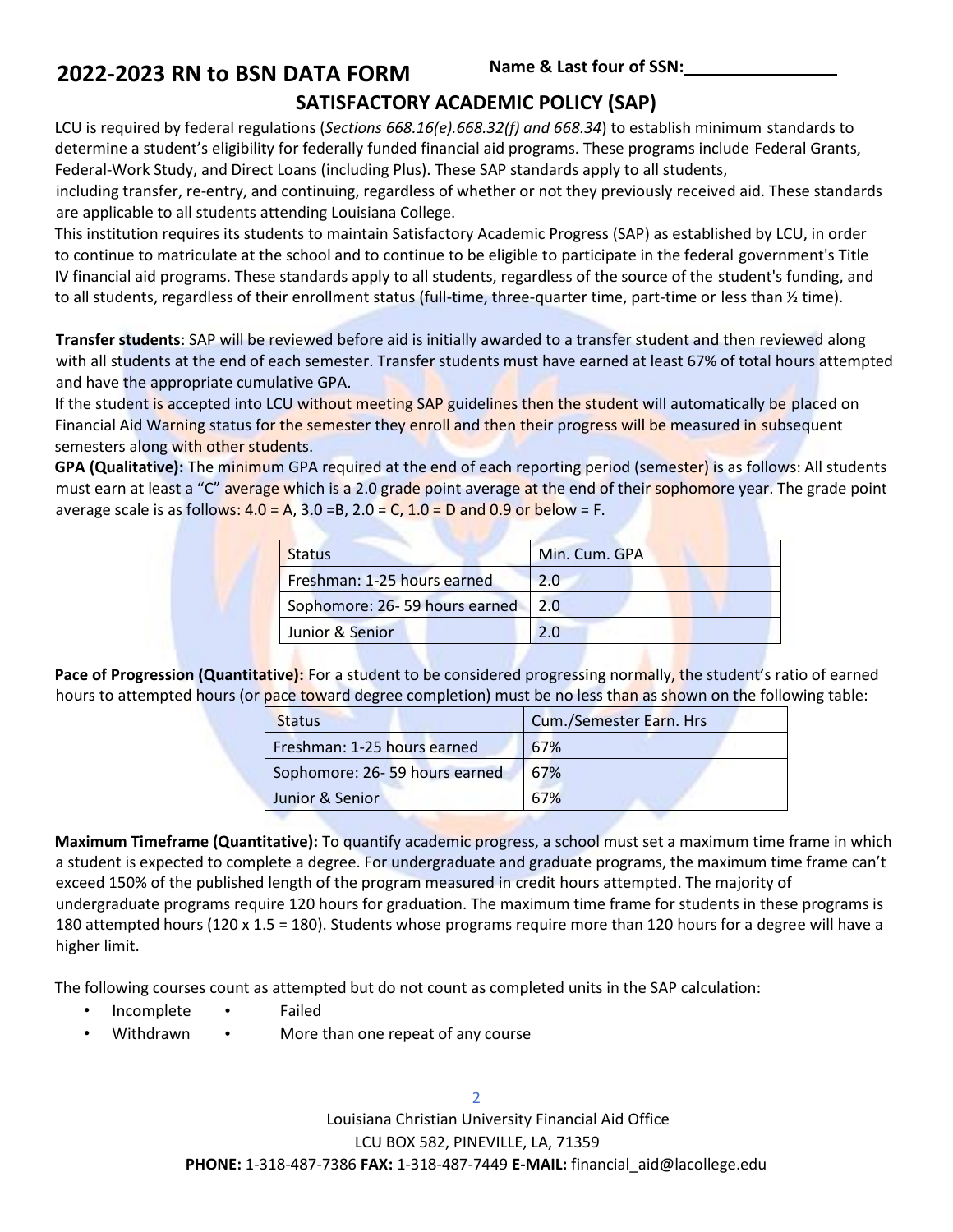**Name & Last four of SSN:**

**Double Majors**: Students who receive permission to pursue a double major/minor will normally be expected to complete all degree requirements before reaching the maximum hours allotted.

**Change in Majors:** Students who change their majors will normally be expected to complete all degree requirements before reaching the maximum hours allotted. Students are allowed to change their major but must note that any changes do affect their eligibility for federal student aid. The main part being affected will be the credit hour eligibility as all credits that have been attempted so far will be counted regardless of whether those credit hours were funded or not. For example if a student is majoring in a program that needs 33 credit hours to complete and has attempted 28 credit hours then decides to enroll in a program that needs only 18 credit hours his/her eligibility would be exhausted because the student's attempted hours would have exceeded the 150% eligibility of 27 credits for the 18 credit hour program. **2nd Bachelor's Degree:** A student who has already been awarded a bachelor's degree may apply for a second degree; however, they must complete all degree requirements before reaching the maximum hours allotted. Please remember that students who have already obtained one bachelor's degree are no longer eligible for Federal Pell or SEOG grants. In addition the federal aggregate loan limits are not increased for students working on a 2nd bachelor's degree. **Developmental/Remedial Courses:** Are counted as hours attempted and, if successfully completed, as hours earned. Louisiana College offers non-credit remedial courses in Math and English. Generally, these courses are numbered 100 or lower. These courses do not count as credit toward a student's certificate or Associate Degree program. The credit hours from these courses will count against a student's hours attempted and will be factored into the student's 150% eligibility and grade point average.

**Early Start (Dual Enrollment):** High school students taking college courses will have their courses evaluated when matriculating at LCU. If a student's college level courses fail to meet the minimum SAP standards, he/she will be placed on Financial Aid Warning for the semester they next enroll.

**Following is an example of how an undergraduate student does not meet timeframe standards:** This student, whose program requires 120 hours toward graduation, has accumulated 190 hours, thus exceeding the 150% maximum timeframe:

| Degree Credit Requirements | 150% | Cumulative | <b>SAP Status</b> |
|----------------------------|------|------------|-------------------|
| 120                        | 180  | 190        | <b>Not Met</b>    |

**SAP Status:** Our policy outlines the following procedures for students who do not meet SAP at the end of the semester. We will review SAP at the end of each payment period (fall, spring, summer).

If a student fails to meet SAP at the end of the academic semester they will be placed on Financial Aid Warning and will receive a letter from the Financial Aid Office stating their eligibility status and requirements. If a student fails to meet SAP at the end of the academic semester while on a Financial Aid Warning, they will be then placed on ACADEMIC Probation with a loss of Title IV and will then receive a letter from the Financial Aid Office stating their eligibility status, what the student must do to regain eligibility and the process to appeal if applicable.

I certify that I have read and understand the Satisfactory Academic Progress Policy. By signing below, I also certify that all information provided by myself on this application is true and accurate to the best of my knowledge.

| <b>Type</b> |             |
|-------------|-------------|
| Signature:  | Date        |
|             |             |
| Print Name: | Student ID# |

# \*\***THIS PAGE MUST BE SIGNED FOR FINANCIAL AID TO BE PROCESSED**\*\*

3 Louisiana Christian University Financial Aid Office LCU BOX 582, PINEVILLE, LA, 71359 **PHONE:** 1-318-487-7386 **FAX:** 1-318-487-7449 **E-MAIL:** [financial\\_aid@lacollege.edu](mailto:financial_aid@lacollege.edu)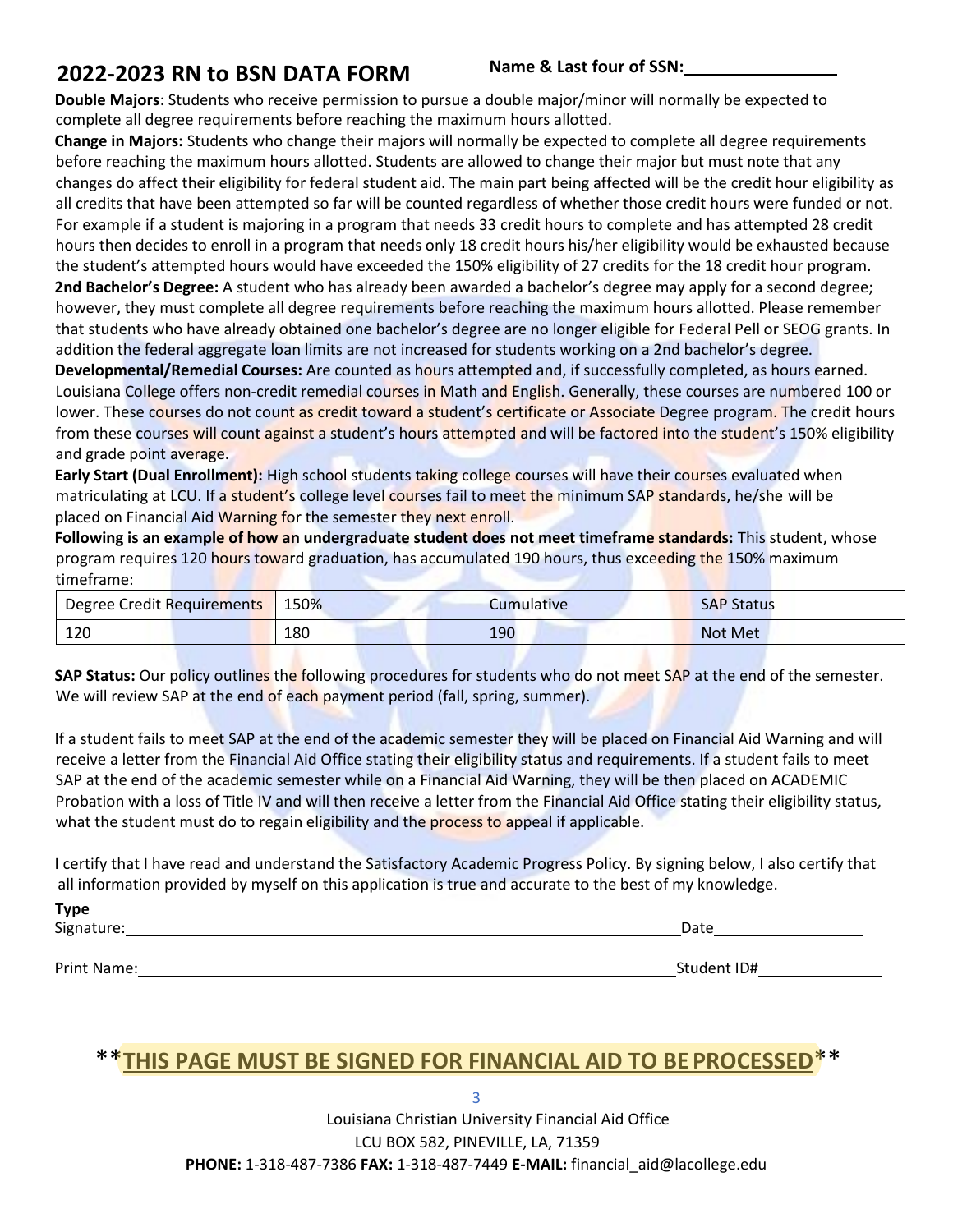### **Name & Last four of SSN:**

## **For financial aid recipients only:**

The first step in applying for financial aid is completing the 2022-2023 Free Application for Federal Student Aid (FAFSA). The Free Application for Federal Student Aid (FAFSA) is available on the web at [www.fafsa.ed.gov.](http://www.fafsa.ed.gov/) The result of your FAFSA is called the Student Aid Report (SAR) and it summarizes the data you reported on your application. You will receive your SAR via e-mail confirmation. Please be sure to read and review this information carefully for accuracy. Should you need to make corrections you may do so electronically by submitting a FAFSA correction online at [www.fafsa.ed.gov.](http://www.fafsa.ed.gov/) Louisiana Christian University's Federal School Code must be entered on your FAFSA in order for our office to receive it. School Code: **002007**

College Name: Louisiana Christian University Address: 1140 College Drive Box 582, Pineville, LA 71359

*Because it can take several weeks to process a financial aid application, we encourage you to complete and submit your FAFSA as soon as possible.*

Federal assistance to pay for college is available from several different programs. These include the need-based grant (Pell, if eligible), subsidized (if eligible) and unsubsidized loans. At this time the online Bachelor of Criminal Justice & Bachelor of Business of Administration do not offer scholarships or work study aid.

#### **FEDERAL PELL GRANT**

A Federal Pell Grant, unlike a loan, does not have to be repaid. It's designed to provide financial assistance to undergraduate students with exceptional need who are pursuing their first undergraduate degree. The Expected Family Contribution (EFC) resulting from the FAFSA determines the amount of the award. Not all students qualify for the Federal Pell Grant. Students may receive the Federal Pell Grant for no more than 12 terms (roughly six years).

Federal Direct Loan Program (DL) - The Federal Direct Loan Program (DL) is the largest federal student loan program, through which eligible students and parents borrow directly from the U.S. Department of Education to help cover the cost of higher education. Students are only allowed to borrow the annual limit up to the Cost of Attendance based on their current grade level. There are lifetime loan limits also set by the Department of Education. This may limit your borrowing eligibility. Students may be eligible to receive the following Direct Loan programs:

A **Direct Subsidized Loan** is given to eligible undergraduate students who demonstrate financial need. The interest is paid by the U.S. Department of Education while you are enrolled in school at least half time or during deferment periods.

If you did not have an outstanding balance of principal or interest on a Direct Loan or FFEL Program Loan on July 1, 2013 or after, you are considered a first-time borrower and your eligibility for Direct Subsidized Loans is limited to a period not to exceed 150 percent of the length of your educational program. Under certain conditions, if you exceed the 150 percent limit, you may lose the interest subsidy on your existing Direct Subsidized loans

A **Direct Unsubsidized Loan** is made to eligible undergraduate, graduate, and professional students and is not based on financial need. Therefore, they are available to most students. You are responsible for the interest from the day you borrow the money until you pay off the loan.

Students who receive a Direct Subsidized and/or Direct Unsubsidized Loans are subject to the terms and conditions, along with the borrower's rights and responsibilities disclosed on the Federal Direct Stafford/Unsubsidized Loan Master Promissory Note (MPN).

| <b>Annual Limits</b>                                |                                                      |  |
|-----------------------------------------------------|------------------------------------------------------|--|
| <b>Dependent Students</b>                           | Independent Students                                 |  |
| Freshman \$5,500 (\$3,500 may be subsidized)        | Freshman \$9500 (\$3500 may be subsidized)           |  |
| Sophomore \$6,500 (\$4,500 may be subsidized)       | Sophomore \$10500 (\$4500 maybe subsidized)          |  |
| Junior & Senior \$7,500 (\$5,500 may be subsidized) | Junior & Senior \$12,500 (\$5,500 may be subsidized) |  |

\*Please note that this chart shows maximum amounts students may receive. The amount you qualify to borrow may be less depending on your cost of attendance, financial need and other financial assistance.

4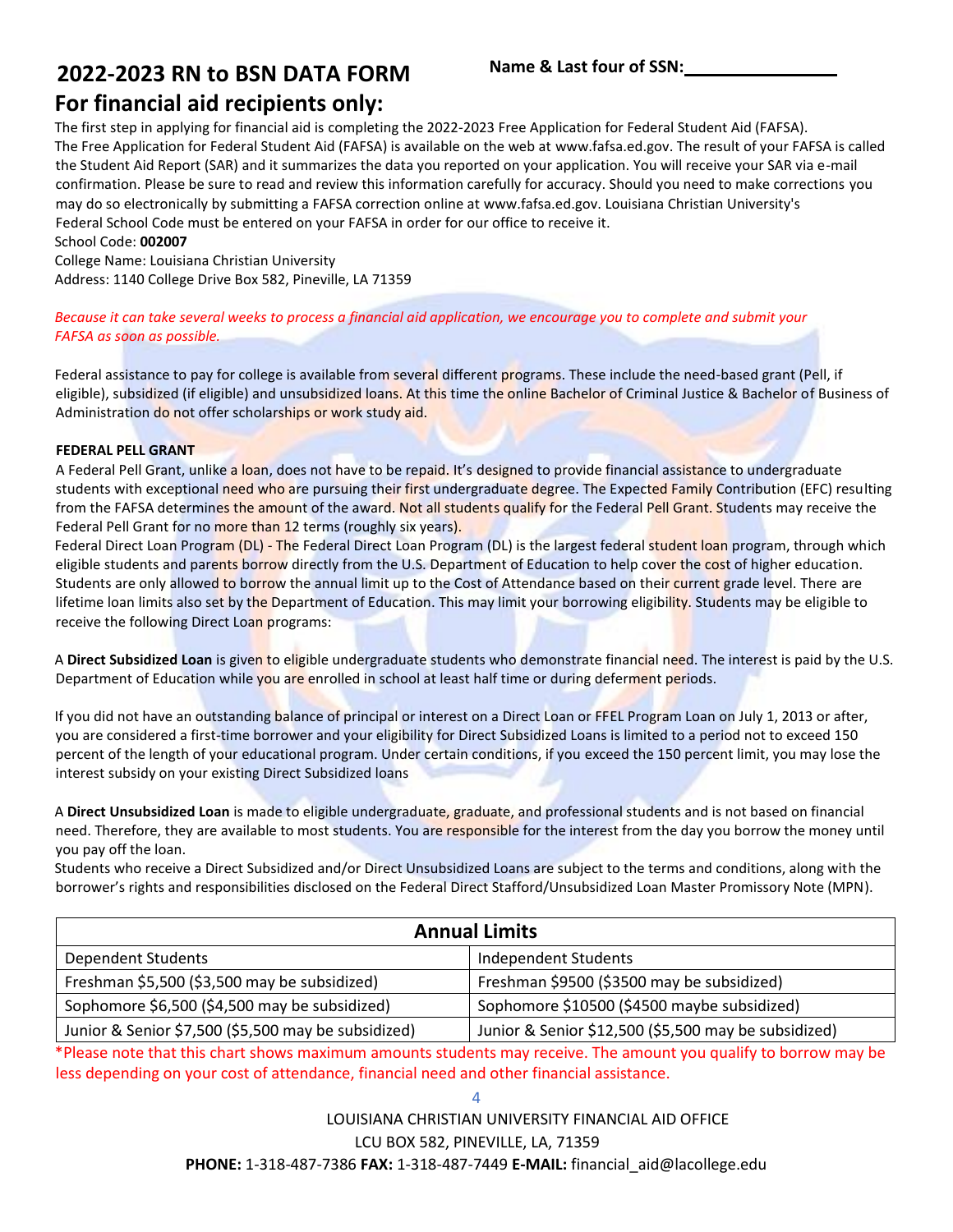## **2021-2022 LCU Student Direct Loan Application**

Please fill out this form completely to avoid delays in processing your loan

|            | First name                                                                                      | Last name                         | Date                                                                                                                 |  |
|------------|-------------------------------------------------------------------------------------------------|-----------------------------------|----------------------------------------------------------------------------------------------------------------------|--|
| <b>SSN</b> |                                                                                                 | Date of Birth                     | Phone Number                                                                                                         |  |
|            | <b>Enrollment</b><br>Freshman (1-25<br>Status:<br>hours earned)<br>(Check one)                  | Sophomore (26-59<br>hours earned) | Junior or Senior (60+ credit hours<br>earned)                                                                        |  |
|            | 1. Apply for financial aid by completing the FAFSA (Free Application for Federal Student Aid)   |                                   |                                                                                                                      |  |
|            | Submit all required documents to complete your financial aid application<br>2.                  |                                   |                                                                                                                      |  |
| 3.         | Complete and submit this Federal Direct Student Loan Application form                           |                                   |                                                                                                                      |  |
|            | 4. You must be enrolled in at least half-time, 6 or more credits, each term to be loan eligible |                                   |                                                                                                                      |  |
|            |                                                                                                 |                                   | 5. All first time loan borrowers must complete an online Entrance Counseling Session and a Master Promissory Note at |  |

[https://studentaid.gov](https://studentloans.gov/)

*Please fill out the amount below if you are wanting less than the maximum amount listed in the chart below.*

| <b>Total for the Academic Year</b>                                        |
|---------------------------------------------------------------------------|
| Note the amount indicated will be split between each semester you attend. |

**Annual Loan limit**

|                                 | <b>Dependent student</b>                                                          | <b>Independent Student</b>                                                        |
|---------------------------------|-----------------------------------------------------------------------------------|-----------------------------------------------------------------------------------|
| Freshmen                        | \$5,500 - No more than \$3,500 of this<br>amount may be subsidized                | \$9,500 - No more than \$3,500 of this<br>amount may be subsidized                |
| Sophomore                       | \$6,500 - No more than \$4,500 of this<br>amount may be subsidized                | \$10,500 - No more than \$4,500 of<br>this amount may be subsidized               |
| Junior & Senior (each)          | \$7,500 - No more than \$5,500 of this<br>amount may be subsidized                | $$12,500 -$ No more than \$5,500 of<br>this amount may be subsidized              |
| Maximum Debt (Aggregate Limits) | \$31,000 - No more than \$23,000 of<br>this amount may be in subsidized<br>loans. | \$57,500 - No more than \$23,000 of<br>this amount may be in subsidized<br>loans. |

All Student Loans are processed through Direct Loan. The lender is the U.S. Department of Education rather than a bank or other financial institution.

Federal Direct Loans are made by the federal government. The interest rate on Direct Loans disbursed between July 1, 2022 and June 30, 2023 is 3.73% for undergraduate students and 5.28% for graduate students. The interest rate is set by the federal government every July 1st for the following year. A 1.057% origination fee is deducted from the amount borrowed.

LCU participates in electronic transfer (ETF) of loan proceeds. I authorize the school to transfer loan proceeds received by EFT to my student account.

### *By signing below I am accepting the loan amounts that I am eligible for according to the amount entered above or, if left blank, according to the chart above.*

**Type** Student Signature:

Date:

Last four of SSN:

5

LOUISIANA CHRISTIAN UNIVERSITY FINANCIAL AID OFFICE

LCU BOX 582, PINEVILLE, LA, 71359

**PHONE:** 1-318-487-7386 **FAX:** 1-318-487-7449 **E-MAIL:** [financial\\_aid@lacollege.edu](mailto:financial_aid@lacollege.edu)